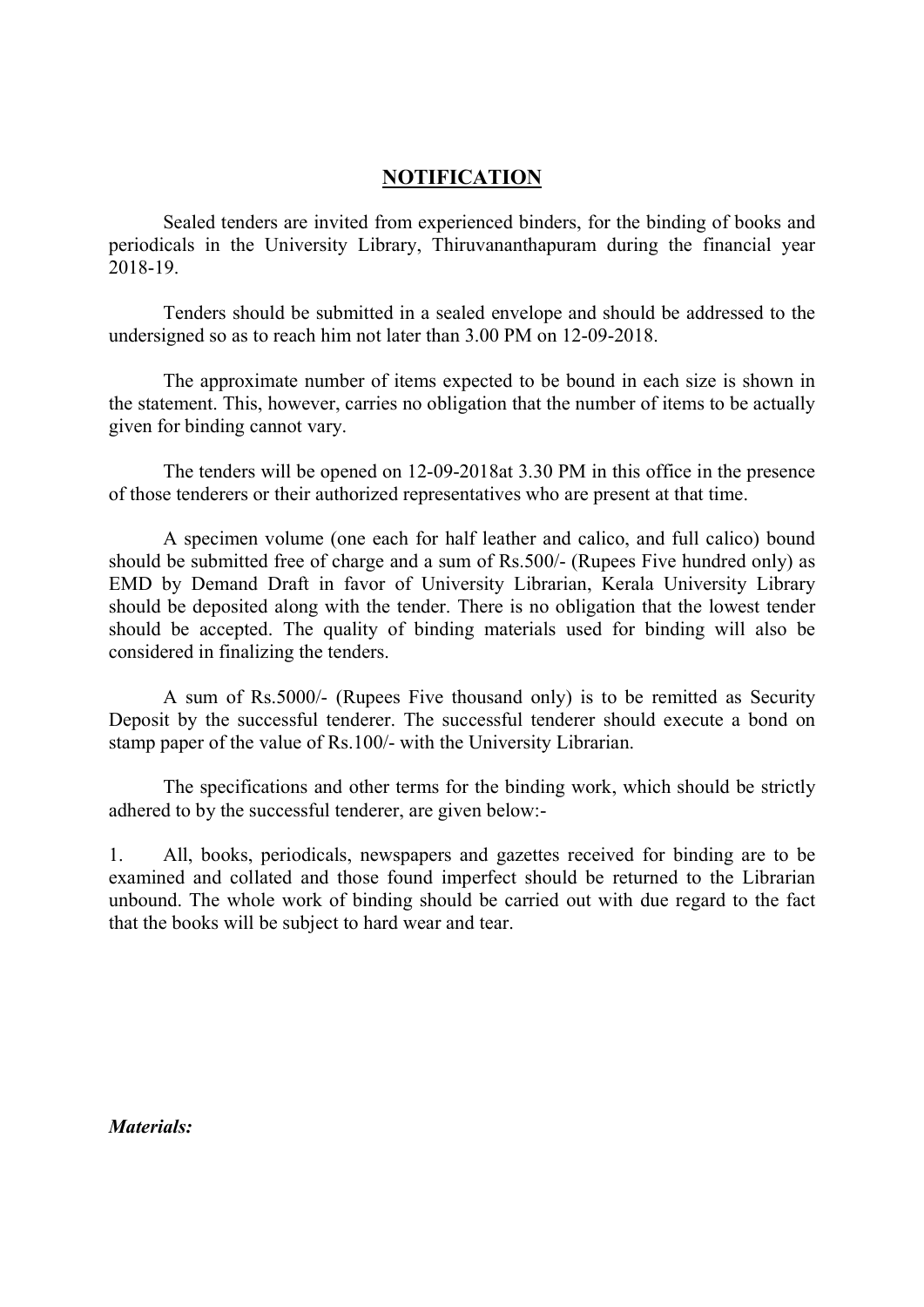- i) Thread: to be of best unbleached linen of suitable thickness.
- ii) Tapes: to be of best quality unbleached linen of close texture.
- iii) Glue: to be of best quality flexible glue mixed with copper sulphate to keep off insects.
- iv) Board: Good quality mill board of suitable thickness 1½ or 2 1b boards are to be used.
- v) Leather: Good quality calf leather (white).
- vi) Calico: Good qualities are canvas of fast red colour and finish.
- vii) Colour: 1) Half leather: Half leather in white and calico in red. 2) Full calico: Red.
- viii) End Papers: Good tough cartridge paper.

## A sample of each of the binding materials stated above should be enclosed

## with the tenders.

- 2. Sewing: -Books are to be sewn in folded sections of not more than 8 to 12 sheets depending on the thickness of paper with unbleached linen thread of suitable thickness and should be sewn on to tapes or cords of strong and durable quality. Tapes or Cords are to be pierced through boards. When stitching cannot be done by sewing in folded sections, sections should be formed by methods of over-casting on shoots not exceeding 8 to 10 sheets at a time. The section so formed should be sewn on to tapes in the same manner a folded section is sewn on. Books printed on soft, spongy or brittle paper are to have sections lined at inner and outer folds with tough and thin paper before they are sewn on. The distance between stitches should be not less than  $\frac{1}{4}$  inch and as over-casting encroaches upon the back margins the stitches should be kept as small as possible, 1/16 inch and 1/8 inch is sufficient for all.
- 3. Cutting edges: is to be done with adequate care so that margins after printed matters are left as wide as possible. Damage, if any, made to printed matter by careless cutting of edges may make the contractor liable to pay compensation as fixed by the Librarian.
- 4. End Papers: are to be made with strong cloth as calico joints and to be sewn on to tapes as a section (cloth joint and papers are preferable in the case of books of above normal thickness).
- 5. Leather:- is not to be unduly pared down as unduly stretched in covering. The covering materials of books are to extend over boards to at least  $1/6<sup>th</sup>$  of the width of the book. All books should open up freely and lie flat. Leather bound volumes must have raised bands with as many bands as are necessary. The back of the book is glued at the head and tall, the head band is placed in position, drawn round and out off. Specially treated leather should be used in order to avoid tarnishing.